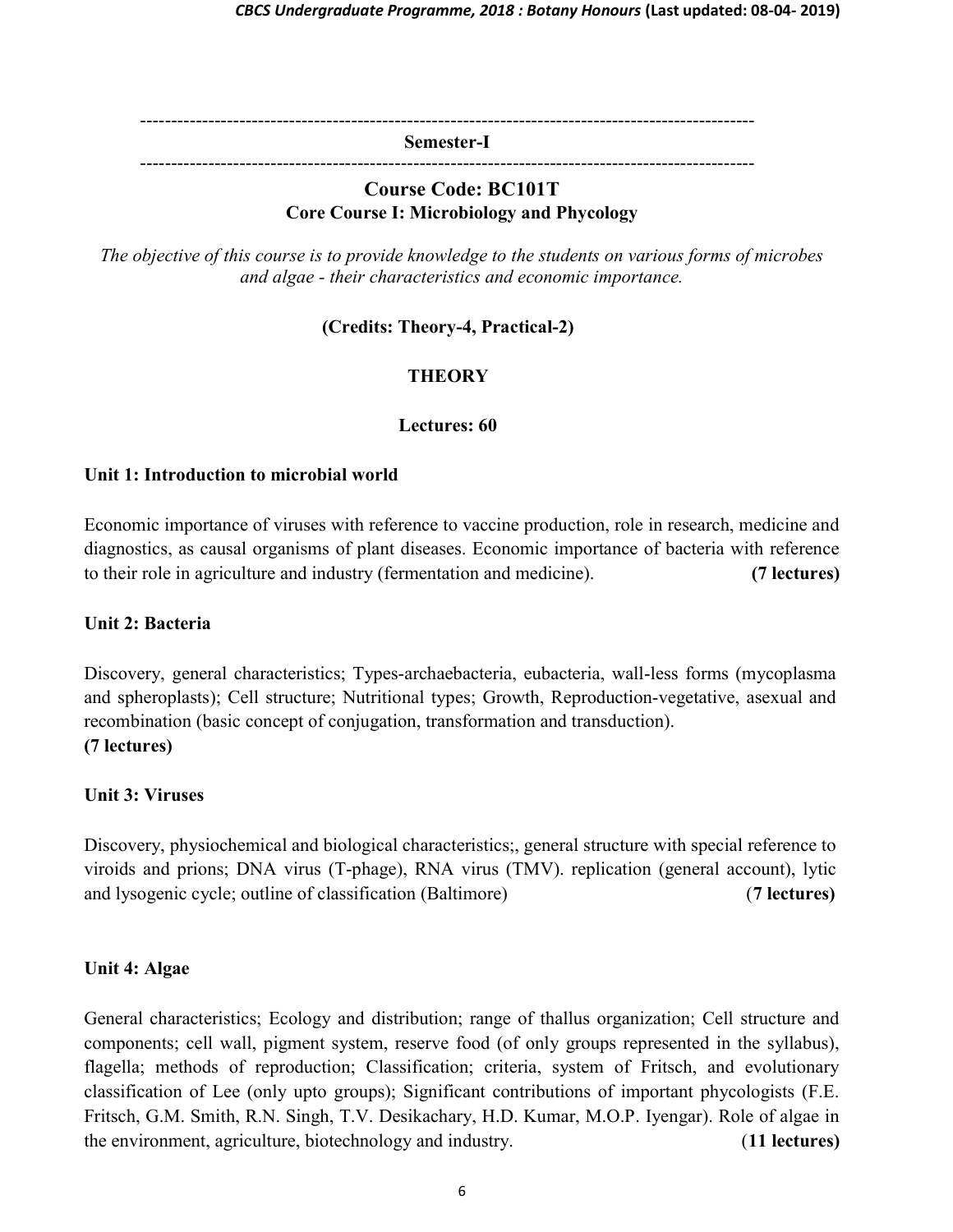#### Unit 5: Cyanophyta, Chlorophyta, Xanthophyta and Charophyta

Ecology and occurrence; Range of thallus organization; Cell structure; Reproduction, Morphology and life-cycle of *Nostoc* and *Vaucheria*. General characteristics; Occurrence; Range of thallus organization; Cell structure; Reproduction. Morphology and life-cycles of Chlamydomonas, Volvox, Oedogonium, Coleochaete, Chara. Evolutionary significance of *Prochloron*. (16 lectures)

#### Unit 6: Phaeophyta and Rhodophyta

Characteristics; Occurrence; Range of thallus organization; Cell structure; Reproduction. Morphology and life-cycles of Ectocarpus, Fucus, Gracilaria and Polysiphonia.

(12 lectures)

## Course Code: BC101P Core Course I - Practical: Microbiology and Phycology

#### Microbiology

- 1. Electron micrographs/Models of viruses T-Phage and TMV, Line drawings/ Photographs of Lytic and Lysogenic Cycle.
- 2. Types of Bacteria to be observed from temporary/permanent slides/photographs. Electron micrographs of bacteria, binary fission, endospore, conjugation, root Nodule.
- 3. Gram staining.

### Phycology

Study of vegetative and reproductive structures and semi-permanent slide preparations of Nostoc, Volvox, Oedogonium,Coleochaete, Chara, Vaucheria, Ectocarpus, Fucus and Polysiphonia,Procholoron through electron micrographs, temporary preparations, study of permanent slides.

### Suggested Readings